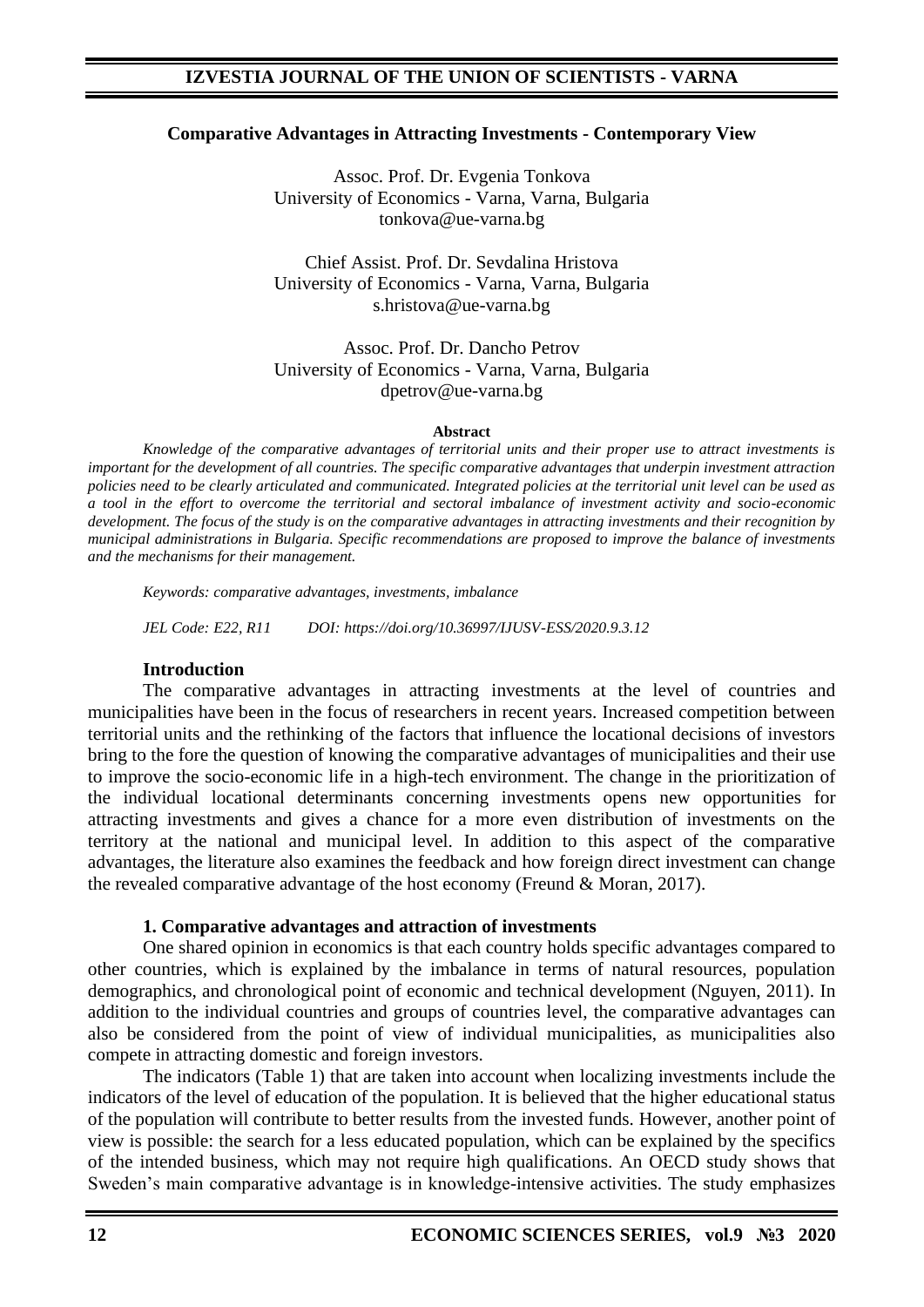the importance of investing in skills and education to foster growth and contain inequalities (OECD, 2015). Positive transfer effects of the accumulation of human capital are also discussed. It is argued that such accumulation has a positive impact on the quality of labour which increases factor productivity creating a comparative advantage (Dirk Willem te Velde, 2005).

The state of the infrastructure is also included as an indicator of comparative advantages. A number of studies examine the relationship between the state of the infrastructure and the size and type of the investments. Another source of comparative advantage may be the traditions in the production of certain products and services in increased demand globally. The shortage in their supply and the growth in the demand worldwide can increase the investment interest in places with comparative competitive and production advantages. For example, persistent food shortages in many countries will direct some of the investments to countries with traditions and appropriate conditions for agriculture and processing industries.

Despite the development of new technologies, the advantages of the location remain among the top indicators of comparative advantages. Climatic features, accessibility and sociodemographic characteristics continue to be a guide in the distribution of investments throughout the territory.

In addition to the sources of competitive advantages considered, state and municipal policies for promoting investment activity are also important for attracting investments. Researchers focus on the implications of comparative advantage for foreign direct investment (FDI) incentives (Qiu, 2003) and importance of FDI promotion to foster comparative advantage in a given product category (Harding et al., 2013). From the practices of investor attraction it can be concluded that it is not enough simply to identify the comparative advantages; these must be promoted in an appropriate manner through selected communication channels. Special attention is paid to the role of "national policies (infrastructure, export promotion, education and training, and R&D policy related to export industries) in creating and sustaining comparative advantage" (Gupta, 2015).

| <b>Study</b>              | <b>Comparative advantage</b>      | <b>Highlights</b>                 |
|---------------------------|-----------------------------------|-----------------------------------|
| Spiros Bougheas           | Higher levels of education in the | Education policies affect an      |
| <b>Richard Kneller</b>    | host population                   | economy's skill distribution, its |
| Raymond G. Riezman        |                                   | competitiveness and patterns of   |
| (2011)                    |                                   | trade                             |
| Nguyen, H. T. (2011)      | Production, technological levels, | <b>Effects on FDI</b>             |
|                           | managerial skills, and financial  |                                   |
|                           | ability                           |                                   |
| Krista Tuomi (2012)       | Investment allowances and         | These are typical of              |
|                           | accelerated depreciation          | industrialized countries          |
| <b>ASEAN</b> Investment   | Locational advantages (i.e.       | Influence on a group's            |
| Report (2018)             | domestic market size, economic    | investment location choices       |
|                           | growth, opportunities to benefit  |                                   |
|                           | from economies of scale and       |                                   |
|                           | lower production costs)           |                                   |
| <b>OECD</b> / World Trade | Key source of comparative         | Special economic zones have       |
| Organization (2019)       | advantage – typically low-cost    | proved successful when they       |
|                           | labour in developing countries    | attract investment that exploits  |
| Baldomero-Quintana        | Infrastructure                    | Assesses how a new road           |
| (2020)                    |                                   | infrastructure project can change |
|                           |                                   | the national comparative          |
|                           |                                   | advantage                         |

|  |  |  | Table 1. Comparative advantages in the focus of contemporary researchers |
|--|--|--|--------------------------------------------------------------------------|
|  |  |  |                                                                          |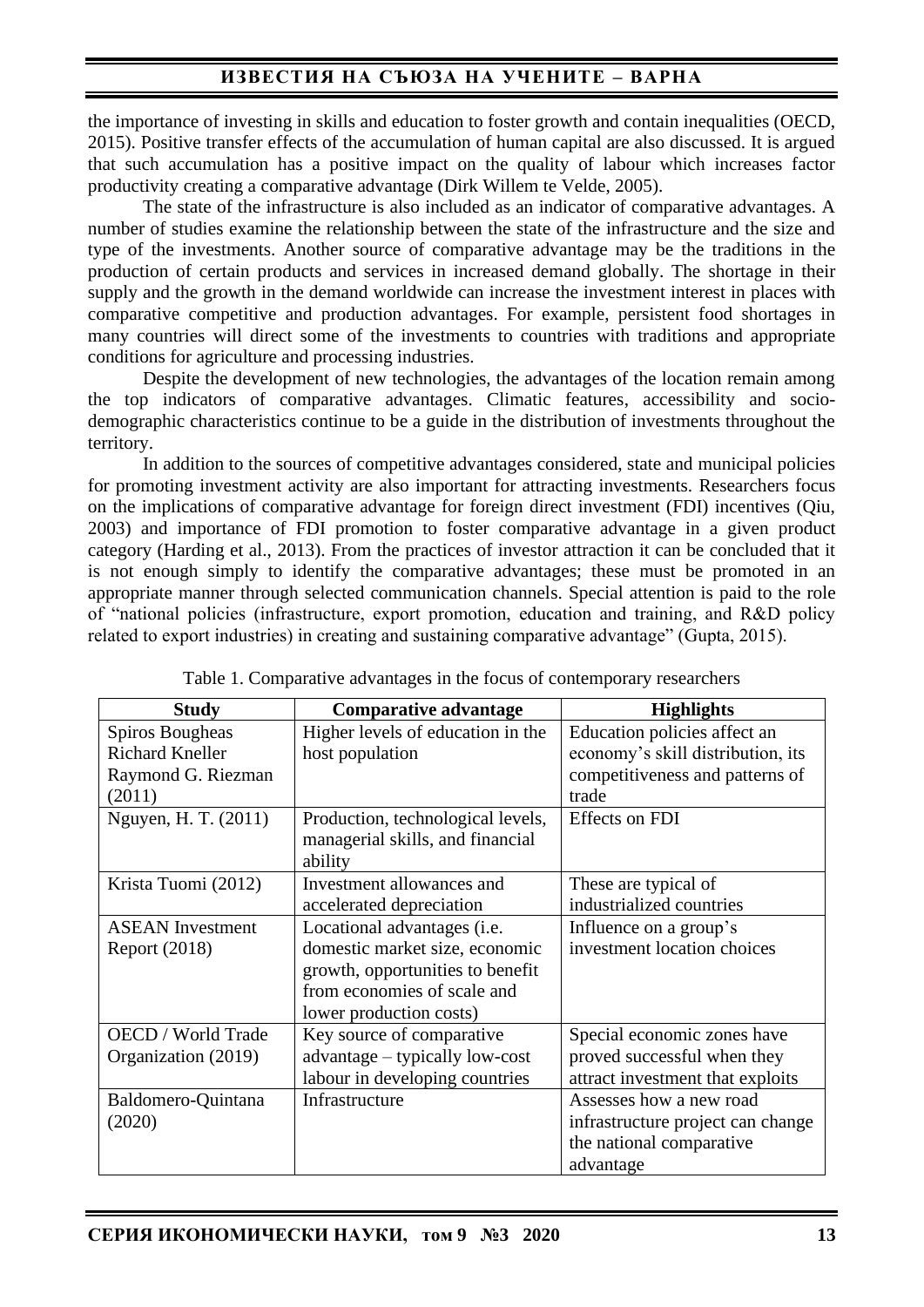The success of the investors is largely influenced by the conditions at the point of investment, but another important factor is the practical utilisation of the identified comparative advantages of the territory by the company management. In this regard, the conclusion is drawn that "a firm's international competitiveness is a complex phenomenon which is shaped by both firmlevel advantages and country-level advantages" (Szałucka, 2015).

### **2. Bulgaria in the focus of investor interest – investments and their balancedness**

Bulgaria's comparative advantages in attracting investments are undergoing transformations over time. The data for the country at the time of the study highlight comparative advantages in attracting investment in several areas: strategic location, cost of business, attractive taxation system (corporate and personal income tax), well-developed and balanced educational system and IT sector progress.

Of interest are the results reported for attracting foreign direct investment in Bulgaria in the period 2014-2018 according to official data from the National Statistical Institute (NSI).

Several positive trends can be identified during the study period. In Bulgaria, there is an increase in FDI in non-financial sector enterprises from EUR 24.5 billion in 2017 to EUR 25.5 billion in 2018 (according to NSI data). The second positive trend is that the total amount of foreign direct investment as a share of GDP remains relatively constant. A change in the sectoral structure of FDI is also observed (Table 2).

The largest share of foreign direct investment during the analysed period was in the Processing Industry sector, with a steady upward trend in its relative share. In second place is the Trade, Transport, Hotels and Restaurants sector, where there is also an increase of four percentage points between the first and the last year of the period. Throughout the above period the Real Estate Transactions and Production and Distribution of Electricity, Heat and Gaseous Fuels sectors remain in third and fourth place, respectively, and both sectors saw relatively constant values. A significant decrease both in absolute value and as a relative share was observed in foreign direct investment in the Construction sector. In two economic sectors, namely Agriculture, Forestry and Fishery and Culture, Sports and Entertainment, less than 1% in total of foreign direct investment was received in 2018 on average for the year.

| N <sub>0</sub> | <b>Economic sectors</b>                     | 2014   | 2015     | 2016   | 2017   | 2018   |
|----------------|---------------------------------------------|--------|----------|--------|--------|--------|
| 1.             | Agriculture, forestry and fishery           | 0.79%  | 0.52%    | 0.39%  | 0.32%  | 0.25%  |
| 2.             | Processing industry                         | 23.26% | 23.64%   | 25.30% | 28.03% | 29.03% |
| 3.             | Production and distribution of electricity, | 12.55% | 13.28%   | 12.57% | 11.48% | 11.69% |
|                | heat and gaseous fuels                      |        |          |        |        |        |
| 4.             | Construction                                | 4.25%  | 3.50%    | 2.82%  | 2.90%  | 2.14%  |
| 5.             | Trade, transport, hotels and restaurants    | 23.10% | 25.93%   | 27.18% | 26.48% | 26.99% |
|                | dissemination<br>of<br>Creation<br>and      | 8.11%  | 8.16%    | 8.49%  | 7.82%  | 8.32%  |
| 6.             | information<br>and<br>creative<br>products; |        |          |        |        |        |
|                | telecommunications                          |        |          |        |        |        |
| 7.             | Real estate transactions                    | 14.11% | 14.91%   | 14.53% | 14.61% | 15.32% |
| 8.             | Culture, sports and entertainment           | 0.39%  | $0.55\%$ | 0.58%  | 0.64%  | 0.51%  |
| 9.             | Other sectors                               | 13.44% | 16.84%   | 17.06% | 21.15% | 21.23% |

Table. 2. Sectoral structure of foreign direct investments in non-financial corporations by economic activities for the period 2014-2018

Source: calculations by the authors based on data from the INFOSTAT Information System of the NSI, [https://infostat.nsi.bg](https://infostat.nsi.bg/)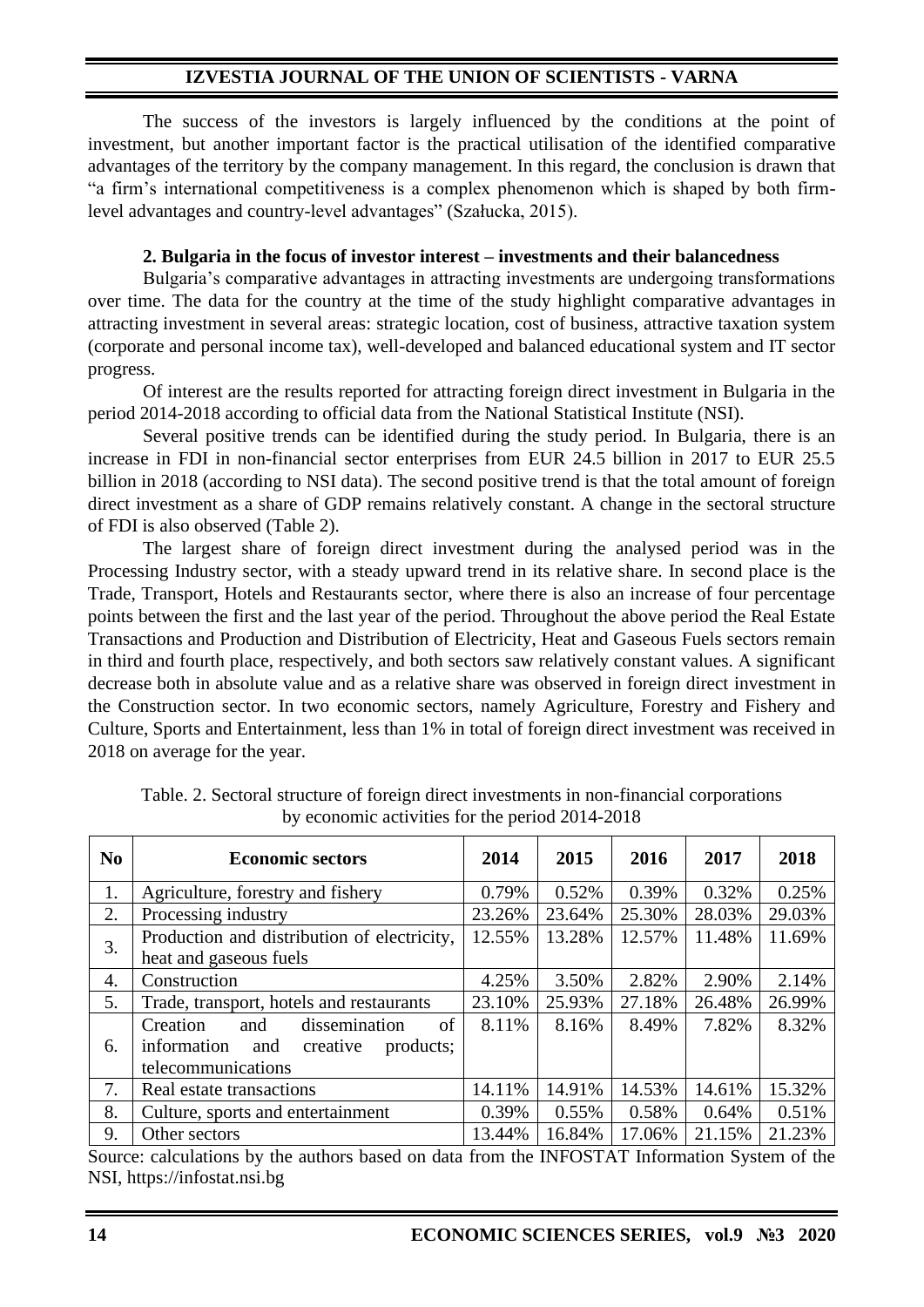## **ИЗВЕСТИЯ НА СЪЮЗА НА УЧЕНИТЕ – ВАРНА**

It can be summarized that foreign investors are withdrawing from the sectors construction and agriculture. At the same time, the share of FDI in the manufacturing sectors is growing.

The balancedness of investments throughout the territory of Bulgaria can be assessed not only by the level of investments by economic sectors, but also by the territorial distribution of investments at the level of districts, where the imbalances are clearly visible. In the last year of the study period (2018) nearly half of the total volume of foreign direct investments was concentrated in the Sofia-city district.

The volume of foreign investments per capita at the district level also shows disproportions and imbalances in the territorial distribution. Only in four districts the level of investments is above the national average, with the highest value reported for the capital (Table 3). In the remaining 24 districts the level of investments is below the national average. The total investments per capita in the fourteen districts with the lowest volume of investments per capita are below the level of investments in the capital. The comparative analysis of the average values of this indicator shows that in the district of Montana, where the lowest value for the period was reported, the investments per capita are over 35 times less than those in the capital and about 13 times less than the average for Bulgaria.

Regional disparities are also observed in the growth rates of FDI by districts during the analysed period. With an average rate of change for the country of 18.8%, the districts with the highest growth rate – Haskovo and Dobrich, reported values of 210.5% and 193.9%, respectively. At the same time, seven districts reported a negative growth rate during the period.

| <b>District</b> | 2014    | 2015    | 2016    | 2017    | 2018    | <b>Average for</b><br>the period | <b>Rate of</b><br>change |
|-----------------|---------|---------|---------|---------|---------|----------------------------------|--------------------------|
| Average for     |         |         |         |         |         |                                  |                          |
| the country     | 2 9 9 7 | 3 2 3 8 | 3310    | 3 472   | 3 560   | 3 3 1 5                          | 18.8%                    |
| Sofia (capital) | 8868    | 9 177   | 9 2 2 6 | 9 2 8 8 | 9 3 6 1 | 9 1 8 4                          | 5.6%                     |
| Sofia           | 5 2 0 5 | 5 3 7 4 | 5 6 1 1 | 6 3 2 3 | 6 0 6 4 | 5 7 1 5                          | 16.5%                    |
| <b>Burgas</b>   | 2 2 6 3 | 4 1 1 8 | 4 2 3 1 | 4586    | 5 0 1 9 | 4 0 43                           | 121.8%                   |
| Varna           | 3 5 4 4 | 3724    | 3777    | 4 1 2 2 | 3 9 6 8 | 3 8 2 7                          | 12.0%                    |
| Stara Zagora    | 2974    | 3 1 6 2 | 2866    | 2839    | 2937    | 2,956                            | $-1.2%$                  |
| Gabrovo         | 2 2 7 9 | 2 4 8 9 | 2694    | 2 9 6 0 | 3 1 2 0 | 2708                             | 36.9%                    |
| Plovdiv         | 2 2 8 9 | 2 3 6 5 | 2578    | 2829    | 2861    | 2584                             | 25.0%                    |
| Targovishte     | 1703    | 1777    | 1999    | 2 177   | 2514    | 2034                             | 47.6%                    |
| Pazardzhik      | 1771    | 1845    | 1842    | 1961    | 2 0 2 0 | 1888                             | 14.1%                    |
| Ruse            | 1694    | 1493    | 1646    | 1693    | 1964    | 1698                             | 15.9%                    |
| Pernik          | 1724    | 1 4 2 6 | 1507    | 1667    | 1647    | 1594                             | $-4.5%$                  |
| Blagoevgrad     | 1219    | 1 4 2 7 | 1556    | 1541    | 1636    | 1476                             | 34.3%                    |
| Kardzhali       | 947     | 1 1 6 5 | 1 0 1 5 | 1695    | 1908    | 1 3 4 6                          | 101.5%                   |
| Dobrich         | 610     | 1 1 2 3 | 1 3 6 9 | 1534    | 1793    | 1 2 8 6                          | 193.9%                   |
| Razgrad         | 962     | 894     | 1 1 3 8 | 1 3 4 1 | 1564    | 1 1 8 0                          | 62.6%                    |
| Lovech          | 1 0 0 4 | 1 1 2 1 | 1 0 7 7 | 898     | 969     | 1 0 1 4                          | $-3.5%$                  |
| Pleven          | 1 1 9 9 | 1 1 2 1 | 756     | 927     | 524     | 906                              | $-56.3%$                 |
| Vidin           | 554     | 853     | 804     | 840     | 953     | 801                              | 72.2%                    |
| Smolyan         | 660     | 744     | 765     | 773     | 860     | 760                              | 30.4%                    |
| Sliven          | 481     | 472     | 654     | 739     | 866     | 643                              | 80.0%                    |
| Shumen          | 593     | 588     | 591     | 623     | 681     | 615                              | 14.8%                    |
| Vratsa          | 788     | 498     | 456     | 657     | 654     | 611                              | $-17.0%$                 |

Table. 3. Foreign direct investments in non-financial enterprises per capita by districts for the period 2014-2018 (in EUR/person)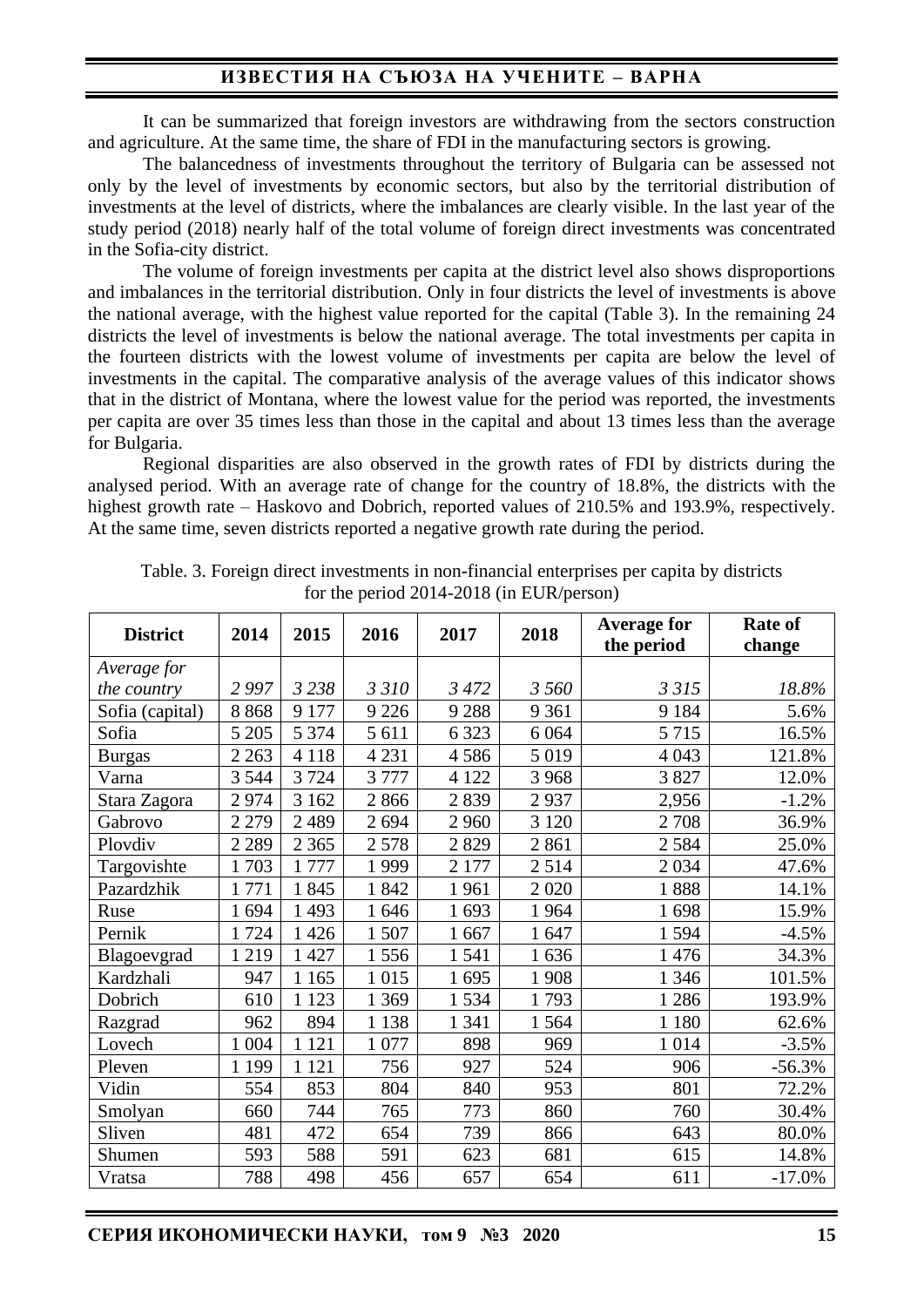| Veliko         |     |     |     |     |     |     |         |
|----------------|-----|-----|-----|-----|-----|-----|---------|
| <b>Tarnovo</b> | 437 | 497 | 608 | 561 | 597 | 540 | 36.7%   |
| Haskovo        | 258 | 446 | 516 | 444 | 801 | 493 | 210.5%  |
| Yambol         | 462 | 638 | 462 | 421 | 445 | 486 | $-3.7%$ |
| Kyustendil     | 340 | 334 | 354 | 353 | 361 | 348 | 6.1%    |
| Silistra       | 276 | 254 | 292 | 326 | 257 | 281 | $-6.8%$ |
| Montana        | 246 | 199 | 275 | 289 | 274 | 257 | 11.7%   |

Source: calculations by the authors based on data from the INFOSTAT Information System of the NSI, [https://infostat.nsi.bg](https://infostat.nsi.bg/)

Despite the disproportionate distribution of FDI, some positive trends can be highlighted. The average growth rate of FDI for the country during the analysed period is 18.8%. In 21 districts there is an increase in investments per capita, and in 13 of them this growth is above the national average. The growth of investments per capita in the capital is 5.6%. Only in seven districts is there a decline by this indicator.

The identified changes and imbalances raise several important questions. The first question is whether sufficient targeted efforts are being made to attract foreign investors. The second question is whether the district and municipal administrations recognize their comparative competitive advantages and whether they present these in the appropriate way to reach potential investors.

### **3. Comparative advantages of the municipalities through the eyes of the local administration**

In November 2019, a survey was conducted (The survey in the publication was conducted within research project N11/2017 "Contemporary aspects in attracting investments for the development of territory") on the approaches and means of attracting investment applied by municipalities in Bulgaria by the respondents method. An electronic self-completion questionnaire was used, including a total of 26 questions, one of which is the question of the comparative advantages of the municipality in attracting investments and investors to their territories (in this paper the results are analysed only for this variable).

Table 4 presents the comparative advantages of the municipalities in attracting investors by frequency of reference.

|      | <b>Comparative advantages</b>                                               | <b>Percent</b> |
|------|-----------------------------------------------------------------------------|----------------|
|      | Geographical location                                                       | 84.8%          |
| 2.   | Existing technical infrastructure                                           | 51.5%          |
| 3.   | Adequate communication between the municipality and the public              | 51.5%          |
| 4.   | Successfully implemented investments on the territory of the municipality   | 42.4%          |
| 5.   | Human resources and demographic characteristics of the municipality         | 33.3%          |
| 6.   | Well-developed educational infrastructure                                   | 33.3%          |
| 7.   | Economic situation in the municipality                                      | 33.3%          |
| 8.   | Level of salaries and wages                                                 | 27.3%          |
| 9.   | Unemployment rate                                                           | 18.2%          |
| 10.  | Existing and functioning technological, industrial, logistics parks and the | 12.1%          |
| like |                                                                             |                |
| 11.  | Existence of industrial clusters                                            | 9.1%           |

Table 4. Comparative advantages of municipalities in attracting investors

Note: The question "Which do you think are the comparative advantages of your municipality in attracting investors?" allows more than one answer.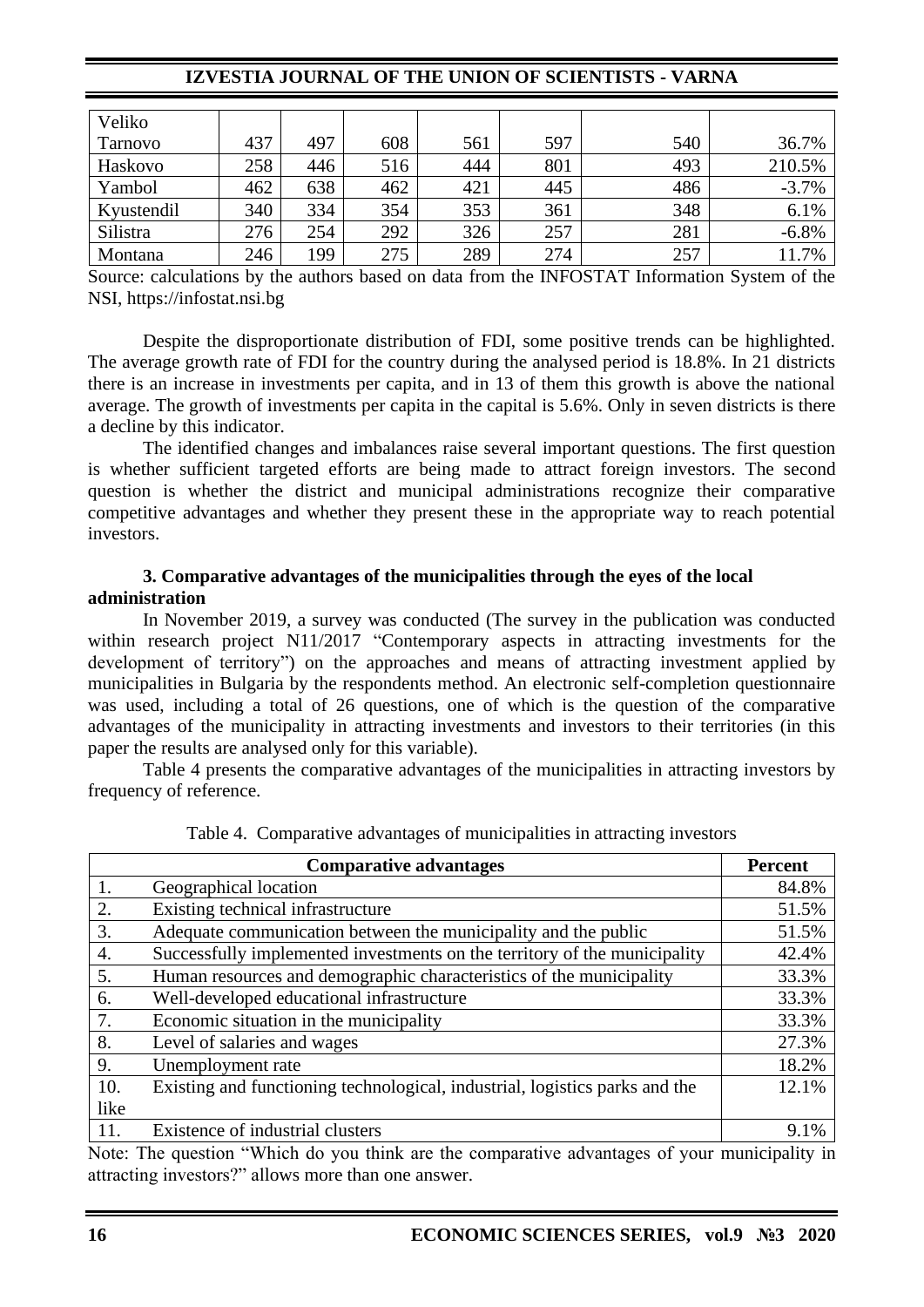# **ИЗВЕСТИЯ НА СЪЮЗА НА УЧЕНИТЕ – ВАРНА**

For 84.8% of the municipalities that participated in the survey, one comparative advantage is their geographical location. In fact, the "geographical location", which is perceived as a classic comparative advantage, is indicated in the first place as an advantage by the majority of municipalities. In second place are the answers "existing technical infrastructure" and "adequate communication with the public" with 51.5% of the municipalities indicating these advantages. The third place is occupied by "human resources and demographic characteristics of the municipality", "economic situation in the municipality" and "well-developed educational infrastructure", which are mentioned by one third of the municipalities as their comparative advantages.

One interesting aspect is the distribution of the municipalities by number of comparative advantages indicated. Nearly one third of the municipalities indicate only one or two comparative advantages; another nearly 1/3 indicate three or four advantages, and the remaining 1/3 of the municipalities mention between 5 and 9 comparative advantages. Only one of the respondents in the survey states that the municipality has 9 comparative advantages.

### **Conclusion**

The territorial and sectoral imbalance of the distribution of foreign direct investment and other investments in Bulgaria must be analysed in its various aspects. On the one hand, such imbalance is the result of a systematic accumulation of investments in districts and sectors that prove to be attractive to foreign investors. On the other hand, however, the potential of most municipalities to attract investors has not been harnessed. Although municipal administrations are aware of their traditional comparative advantages, they do not always bring these up to date with the new economic and technological conditions. It is necessary to develop and implement a clear integrated policy for attracting investments throughout the territory of the country, taking into account the specific advantages of each administrative territorial unit. There is a growing need to develop investment management mechanisms that cover the sectoral characteristics of investments and the new trends in the search for competitive advantages, which include the intangible aspects of the competitiveness of the territories.

### **Acknowledgement**

The present scientific work is funded under Project NPI 11/2017

## **References**

- 1. ASEAN (2018) *Investment Report 2018 Foreign Direct Investment and the Digital Economy in ASEAN*. [Online] Available from: https://asean.org/storage/2018/11/ASEAN-Investment-Report-2018-for-Website.pdf [Accessed 30/09/2020].
- 2. Baldomero-Quintana, L. (2020) *How Infrastructure Shapes Comparative Advantage.* [Online] Available from: https://economics.indiana.edu/documents/JMP\_Luis\_BQ1.pdf [Accessed 30/09/2020].
- 3. Bougheas, S., Kneller, R., Riezman, R., (2011) *Optimal education policies and comparative advantage.* GEP, CES-ifo.
- 4. Freund, C. and Moran, T.H. (2017) *Multinational Investors as Export Superstars: How Emerging-Market Governments Can Reshape Comparative Advantage*. Working Paper 17-1, Peterson Institute for International Economics.
- 5. Gupta, S.D. (2015) Comparative Advantage and Competitive Advantage: An Economics Perspective and a Synthesis. *Athens Journal of Business and Economics*, 1 (1). pp. 9-22.
- 6. Harding, T., Javorcik, B.S., Maggioni, D. (2013) *FDI Promotion Policy and Comparative Advantage*. [Online] Available from: https://www.econ.berkeley.edu/sites/default/files/ HardingJavorcik%26MaggioniUnpubSept2013.pdf [Accessed 30/09/2020].
- 7. [https://infostat.nsi.bg](https://infostat.nsi.bg/)